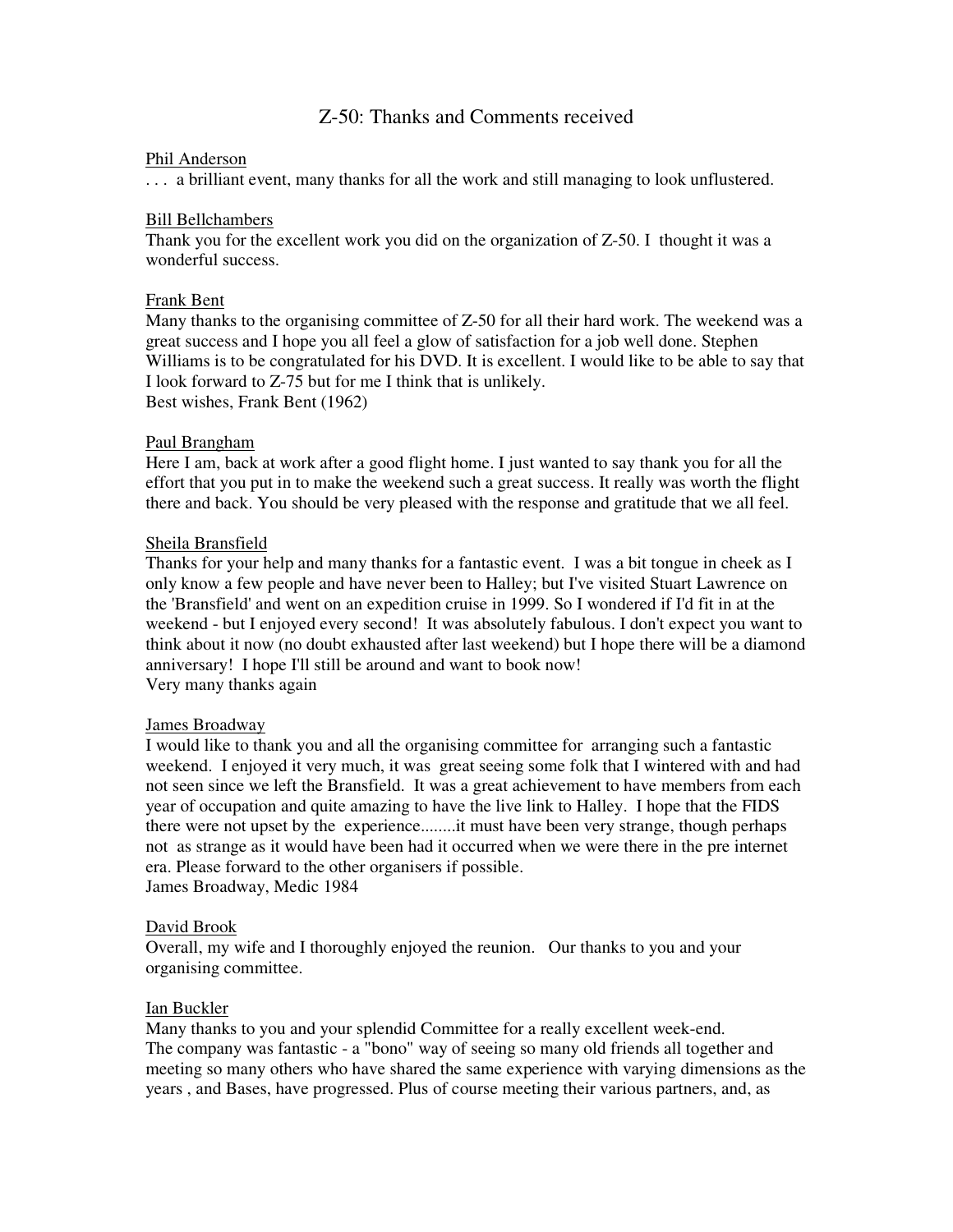Wendy remarked, they also share that sense of having experienced the comradeship of gained from visiting somewhere special and the quiet resilience which comes of being a Fid. The Hotel and the arrangements were great - an excellent choice so accessible to all from the whole world.

Best wishes and thanks again. Wendy and Ian.

### Ian Bury

Dear Andy, Could you please pass on a big thank you to the organising committee of the Z-50 and their long suffering wives. I'm sure we will never know how much time and effort went into this. I'm only sorry we did not have a line up of committee and wives to thank you all properly. I'm thinking for the Z-75 our years will probably be on table 1. Best Regards. Ian T Bury

## David Cansfield

I am sure this must have been said to you many times already, but Unice and I would like to add our thanks to you and your committee for all the efforts you expended to make the Z50 Reunion such a success. We had a most enjoyable weekend. Not only the pleasure of meeting old colleagues, but also the opportunity to hear from more recent occupants first hand accounts of the later history of the Base. I always retain a certain affection for the place even if it was a lump of ice that has now drifted off and melted away. Thank you once again to you and all concerned for such a well organised reunion.

#### Vince Carter

Just a quick note to thank you and the rest of the committee for a truly excellent weekend in Northampton. Both my wife and I really enjoyed it. Thanks

#### Graham Chambers

Thanks for all your hard work and that of all those involved in what was a most wonderful reunion! It was a great reunion and thanks to all the organisers.

#### Steve Chambers

Thanks again for the splendid Z-50 celebrations, a magnificent example of FID perseverance!!

#### Ben Chappel

...it was a really excellent event and I really appreciate all the hard work that went into it!

### Keith Chappell

Many thanks for organising the reunion it really was a fantastic weekend.

#### Rob Curtis

...thanks for a great celebration event!

#### Pete Davies

Hi Mate, Just to say thanks to you all for a great weekend. We thoroughly enjoyed it!! Thanks, Pete.

Alex Dean (Nigel Dean's wife)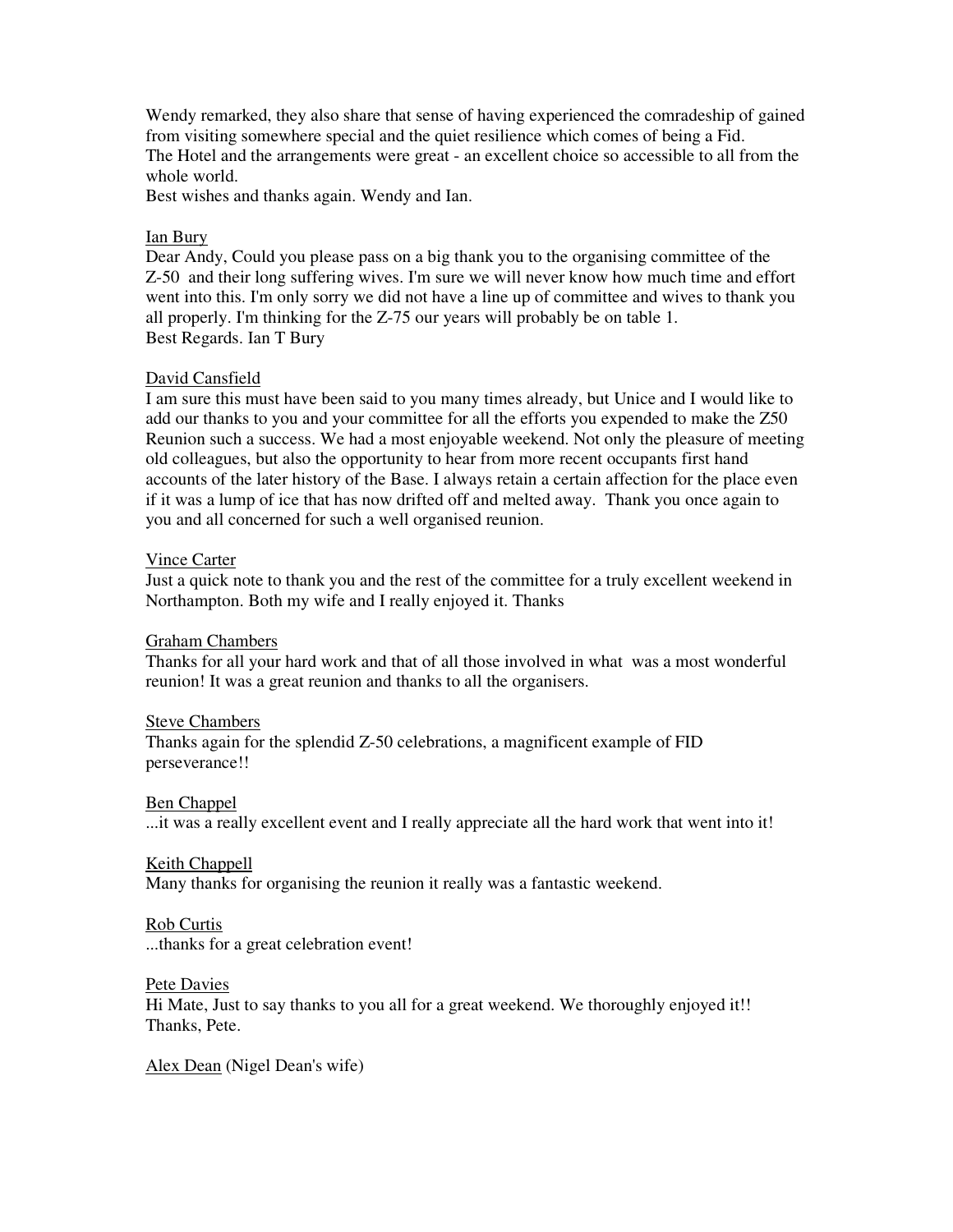We just wanted to say thank you for a great weekend. Nigel and I came over from Turkey to join the reunion and it was well worth it. It was some event and must have taken a lot of work to get organised. As some one who has never been to the Antarctic but has heard a lot about it: I found the weekend very interesting. Nigel was there in '94 and a friend of mine is working with BAS on the new Halley 6 base design so between them and listening to some of the "old timers" we got the full spectrum of life and times at Halley! I know it was a very important time in Nigel's life. Any way, thanks again for all your efforts, much appreciated.

### Mike Dixon

Heartfelt congrats on a superbly organised weekend at Nhampton. Best Regards and thanks to all.

### Mike Durrant

Ta and thanks for a good do!

### Dave Fletcher

Just to say well done - a really wonderful occasion.

### Adam Fowler (BBC radio presenter)

Once again, many thanks for your help in setting up our interviews about Halley Bay at the weekend. I hope the whole affair was a great success and that you have recovered. We certainly enjoyed meeting everybody.

### John Fry

Andy and the other seven organising committee members (and no doubt other helpers) Thank you all for organising such a good event to celebrate 50 years of Halley. Having been to the two previous Halley events, I think that this one surpassed both of them, and having been on organising committees in the past, I know how much of a thankless task it can sometimes appear.

You have certainly brought the word Halley into prominence - it always seemed to take second place behind the banana belt celebrations - but not now! Best wishes

## Malcolm Guyatt

Sorta getting back to normal after the 'big do', and in contacting you a chance to say many thanks to you and the team for setting it all up. It was obviously a lot of hard work, time, and effort but very worthwhile, I know a lot of people, myself included, enjoyed it very much. Bravo Zulu (manoeuvre well executed) as they say in Royal Navy signaleese.

#### Margo and George Hemmen

We both really enjoyed the weekend and send many congratulations to all the committee members on the superb organisation of it all.

Cheers George

## David Hill

A brief note to say a big 'thank you' to the committee members and all those involved in the Halley 50 celebrations, especially for all your hard work which made it such a great occasion and a memorable weekend. To have so many people going back so many years, from the start of Halley right up to the present, in one place was fantastic. The organisation of all the films, talks and slides etc was seamless, which was quite a feat. The dinner was superb and the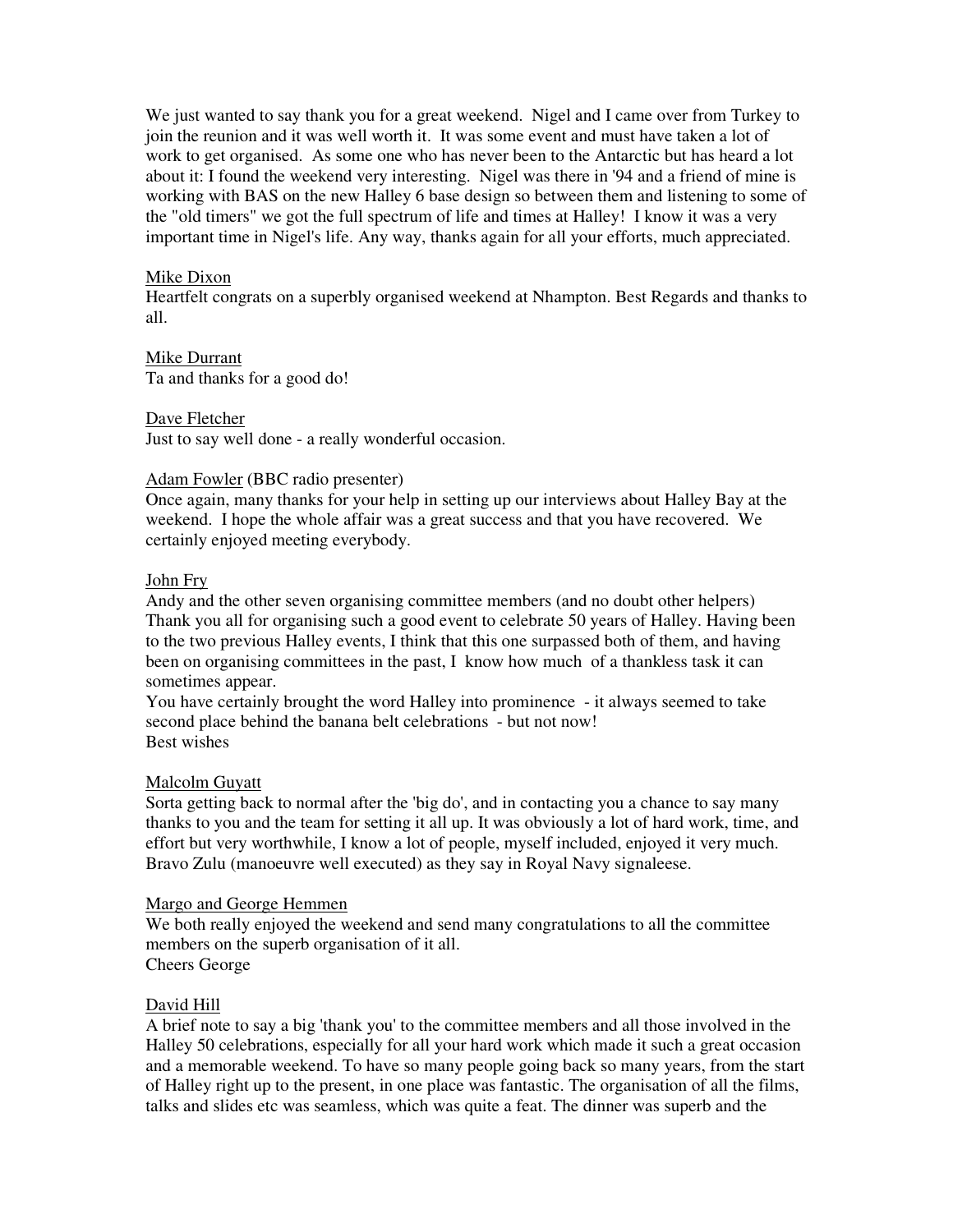highlight, for me and for many others, was the web-cam link to base. The hotel was faultless. Thank you once again for all your efforts, which are very much appreciated by Margaret and myself. I look forward to the 100th celebration wherever I am! Yours, David (Fanny) Hill

#### Jim Jamieson

What a brilliant reunion. My head was in a buzz for days thinking of all the fids, conversations, memories and recollections. Thank you for taking on the task of organising the event and please thank the Committee for their splendid support.

### Pete Jenkins

Can I just say that I really enjoyed myself at the reunion. It was wonderful to see all those I had wintered with and talk to the others. The video link was much more moving than I expected, particularly when they turned the camera at the end of the meal to show sunset (with a sun dog!) over the bondu.

Thanks again for your effort, and it was really good to see you again, and obviously thriving.

### Brian Jones

Many thanks for your efforts in organising a succesful re-union.

#### Hwfa Jones Excellent re-union.

## Ian Jones

Thank you for organising the Z-50 weekend, it was a great occasion and I was delighted to meet people again from my time at Halley. The venue was great and all the presentations and films were entertaining too. Doug Allen's film about rebuilding the base certainly brought back memories for me. The live link was startling. Remembering how remote Halley is, it was like being able to communicate with the surface of Mars.

#### Paul Jones

Am sure that you are super busy and do not need extra e-mails, but just wanted to say that Christine and I had a wonderful time and really appreciated all the effort that you and the others had put into everything.

#### Lewis Juckes

I said it down there, and I'll say it again - you organised a brilliant event. "Well done!" seems a bit inadequate, but there it is! I have just been going through my papers, purchases and photos for a second wave of nostalgia.

#### John Knapp

Just a quick note to say many thanks for organising last weekend's reunion. We all had an excellent time. Better organised than many professional events I've been to!

## Steve Krikler

Just a quick email to thank you for the reunion last week, an absolutely excellent event.

## Ken Lax

Everyone I have spoken to said how much they had enjoyed the event and how well you had organized. Congratulations. I suppose we had better start planning for the 60th!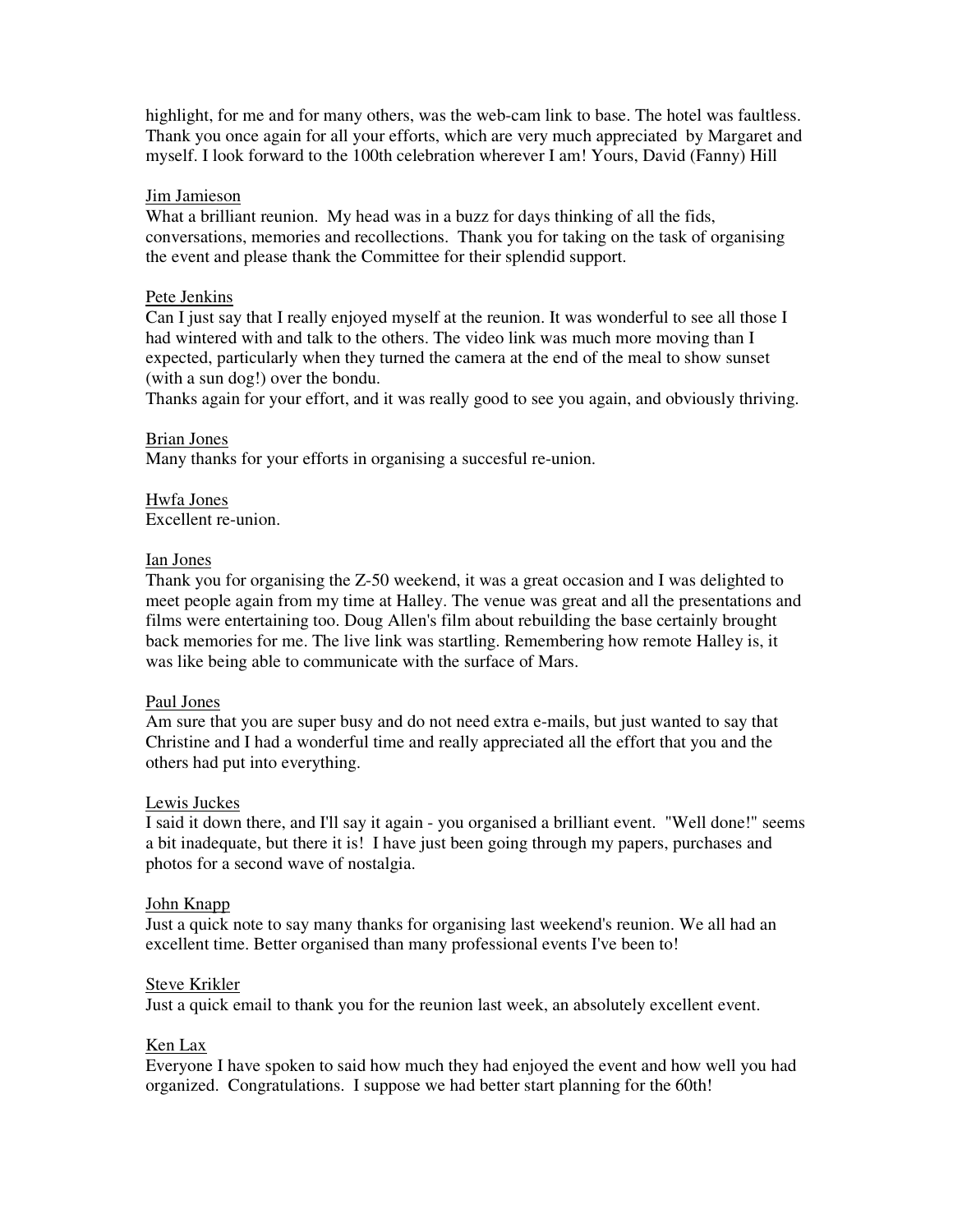## Ron Lloyd

I have heard from a few friends that the Z50 reunion was a big success. Congratulations for all your hard work. I am pleased to report that my check up with my cardiologist went very well so I hope to make the 75 year reunion!

## Steve Lloyd

. . .thanks for organizing a great event which I really enjoyed.

## Geoff Lovegrove

Thank you very much for a superb reunion. It was fantastic and a great tribute to the hard work of you and the organising committee. Please pass my thanks on to them when it is convenient to do so.

Best wishes, Geoff

## Don Mackay (via Tony Wincott)

Just of to Luton Airport with Don Mackay. My ears are aching from his incessant praise for the team and the reunion event !!!! He has really enjoyed the whole event. He asked me to pass on his thanks for getting him to the reunion and allowing him a very enjoyable and nostalgic return to Halley. He was gobsmacked with the link up

## Graham Mawdsley

I'm sure your inbox has been inundated, and I'd like to add my thanks to the many that I'm sure you have received already! I thoroughly enjoyed the weekend and very much appreciate the effort that you and the rest of the organising committee put into the organisation. I didn't spot a single FID's bodge - it all seemed to go perfectly!!

Now then, what about  $Z$ -60 - before we all get too old!  $\div$ ) Best wishes

## Peter Noble

A Huge thanks for a splendid and very special occasion. I'm sure we all thoroughly enjoyed it. The home grown displays, the films, the live link-up, the talks, the informal chat, and catchings up... Have to admit that I returned home somewhat deflated, if that's the right term. Perhaps it was all that nostalgia, the rekindled memories of a very special time, the seeing old friends (even though in several cases there was little to say!). And then to be suddenly returned to 2006 and reality. You must also be feeling rather flat... all that effort of planning and organising, and now its over. I wouldn't be at all surprised, however if you get a flood of submissions for the Z- fids web site. Memories have been aroused and I guess a few folk won't want to lose them again. Good on you - you have done, and are doing a great and much valued job.

## Steve Norris

What an excellent weekend and I would like to thank you, your wife and the committee for all the hard work over the last few years on the website and the reunion.

## Matt Paley

Z50 was great fun - looking forward to Z75!

## Dave Petrie

Just to say thanks very much for a terrific weekend. You and your team did a fantastic job of organising it all. I'm sure everyone had a great time - I know I did. The meal was excellent,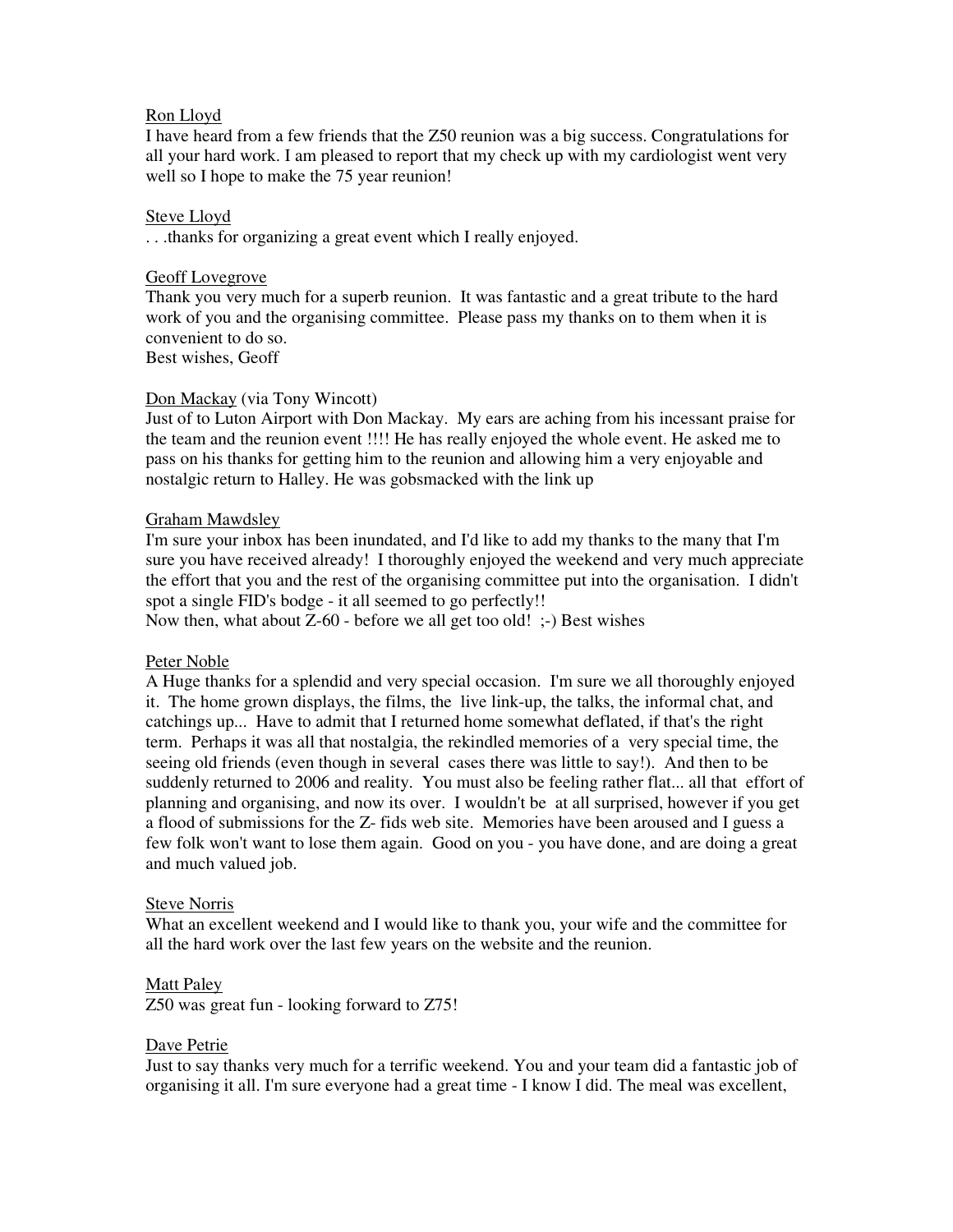well presented - and hot! the catering staff certainly did a great job considering the numbers involved. . . . Anyway thanks again (and here's to the 75th!)

### Liz Pinnock

It seems you're still being kept very busy by the aftermath but it is hardly surprising. A great event like that will spark all sorts of things, so well done again for a very memorable event you'll get to rest on your laurels, eventually!!

### Joanna Rae (BAS archivist)

I had a lovely day thanks - more enjoyable than I expected. It was great to meet so many interesting fids and I've developed some good links. It was really well organised and a pleasure to be involved.

### Gordon Ramage

Lorna and I would like to thank you and the team for the fantastic weekend we had. I am sure that after all the years of planning you have had the satisfaction that the event went off so well.

### Peter Readman

It was an excellent evening, well organised. Put me down for the 100th !

## Rod Rhys Jones

Great weekend. Thanks to you and the committee for organising such an outstanding event. I missed something of an opportunity to make a presentation of the plans for an Antarctic Memorial but we had a fair degree of interest around out display.

One of the attendees was Brian Bailey, the brother of Jeremy Bailey who was killed in 1965. He is very keen to assist with the memorial both in raising awareness and money. Hope to see you again soon. Best wishes, Rod

#### Charlie Robb

Thanks for a great event, all too short but very enjoyable! I hope you were pleased with the products of your hard work.

#### Murray Roberts

This is a big thank you to you and your committee members for all your hard work in organising such a superb reunion. I've organised a couple of events for 200 people and know how difficult that was, so I am full of admiration for the smooth administration of nearly 400! It was fantastic fun; really great to see so many old friends - and please can you organise another one soon?!!!

Best wishes,

#### Julian Rouse

Just thought I would send congratulations on the event, simply great. See you in 5 years????

## Alan Russell

I just had to let you know, I did so enjoy the event you all put on for us. I am all buzzed up and fighting the bug to go back South. The live link up with Z5 was incredible to me and I was only there 16 years ago; what it must have been like for those earlier chaps I can't imagine. As soon as I got home, I have run the DVD of picture through twice for my 5 year old boys, who were hooked.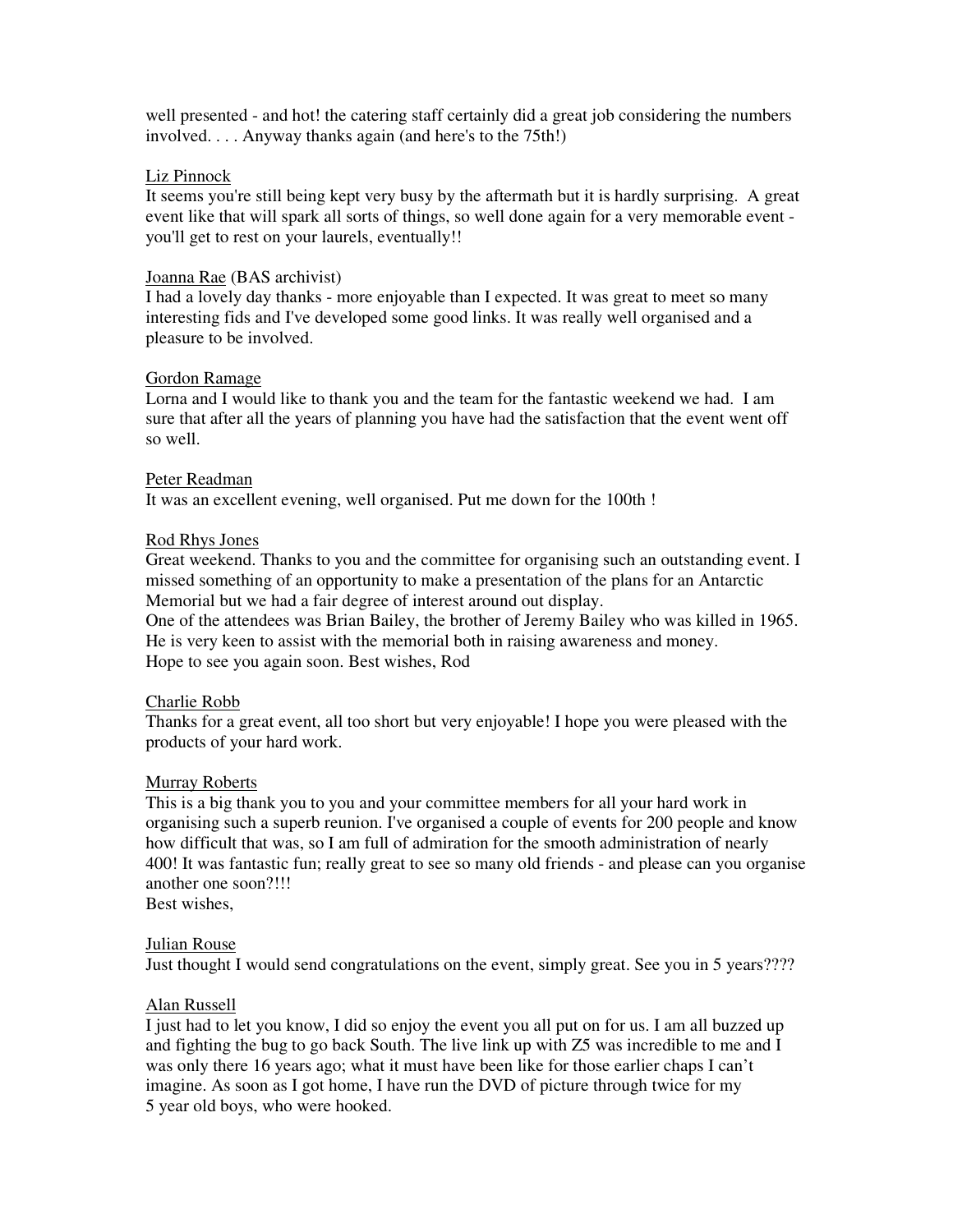It was fantastic week end. Well done to you all. Thanks. Alan Russell Z4 1990

### David Shipstone

Congratulations to yourself and your team on the organisation of a splendid event. I was only able to be there on Saturday but thoroughly enjoyed myself. Best wishes, David

#### Mike Skidmore

A Great Weekend. Congrats to you and all your committee.

# John Skipworth

### **THANK YOU!**

Thank you for all your efforts in making the 50th anniversary a truly memorable occasion. My wife and I had a wonderful time. Can I make my bookings now for the 75th and 100th? Thanks again. Regards. John Skipworth "Skip" (1966)

### Ian Smith

What a great weekend last weekend. Still almost can't believe it. Again thanks to you and your team for all your efforts in creating such a great event. The level of support and attendance shows how much it meant to everyone there.

### Donny Stewart

A quick note to say thank you very much to you and your team for an extremely well organised and absolutely fantastic weekends reunion. I had a brilliant time. cheers

### Maurice Sumner

Thanks for a great and memorable 50th reunion. Congratulations to you and the committee on a very memorable and unforgettable party. Everyone there enjoyed themselves and were impressed by the level of detail with everything going so well. The hotel was perfect and the food excellent, particularly the dinner. Not a Fids gripe did I hear and this must must be a first!! Please pass on my appreciation to all those who made it possible. Best wishes.

#### Edwin Thornton

Please congratulate yourself and everyone else associated with the organising of the Z50 reunion. It was extremely well done. Thanks.

#### Mike Thurston

Very many thanks again for all your hard work in organizing Z-50. It really was a most splendid occasion, and what support, too. I reckon that well over 40% of all living wintering Zfids turned up. Magnificent! My only regret was how quickly time went: I could have done with another day or two to catch up with everyone!

#### Roger Tiffin

Thanks for a great weekend, the effort you all put in was much appreciated.

John Tooze Thanks for a very enjoyable weekend.

## Martin Varley